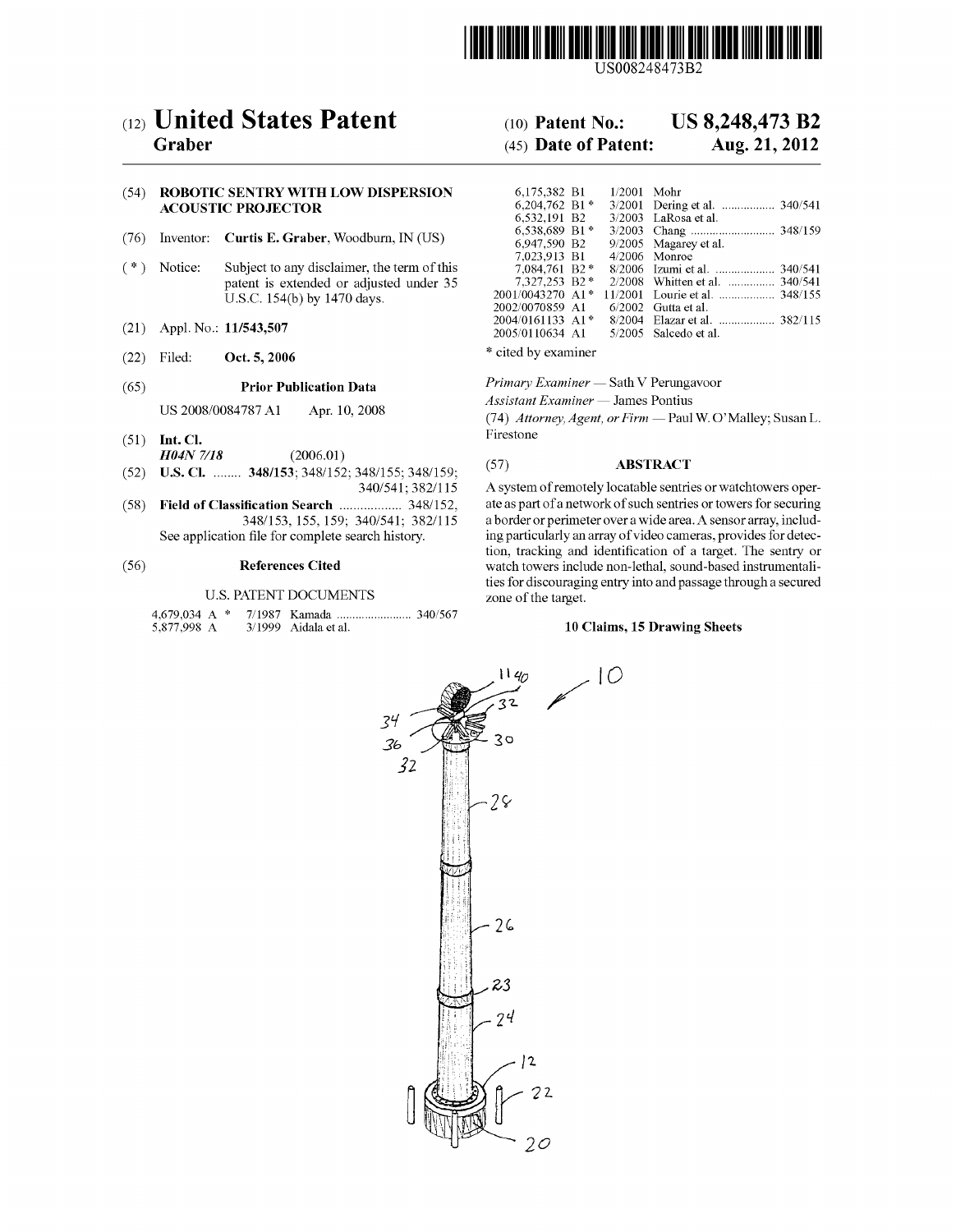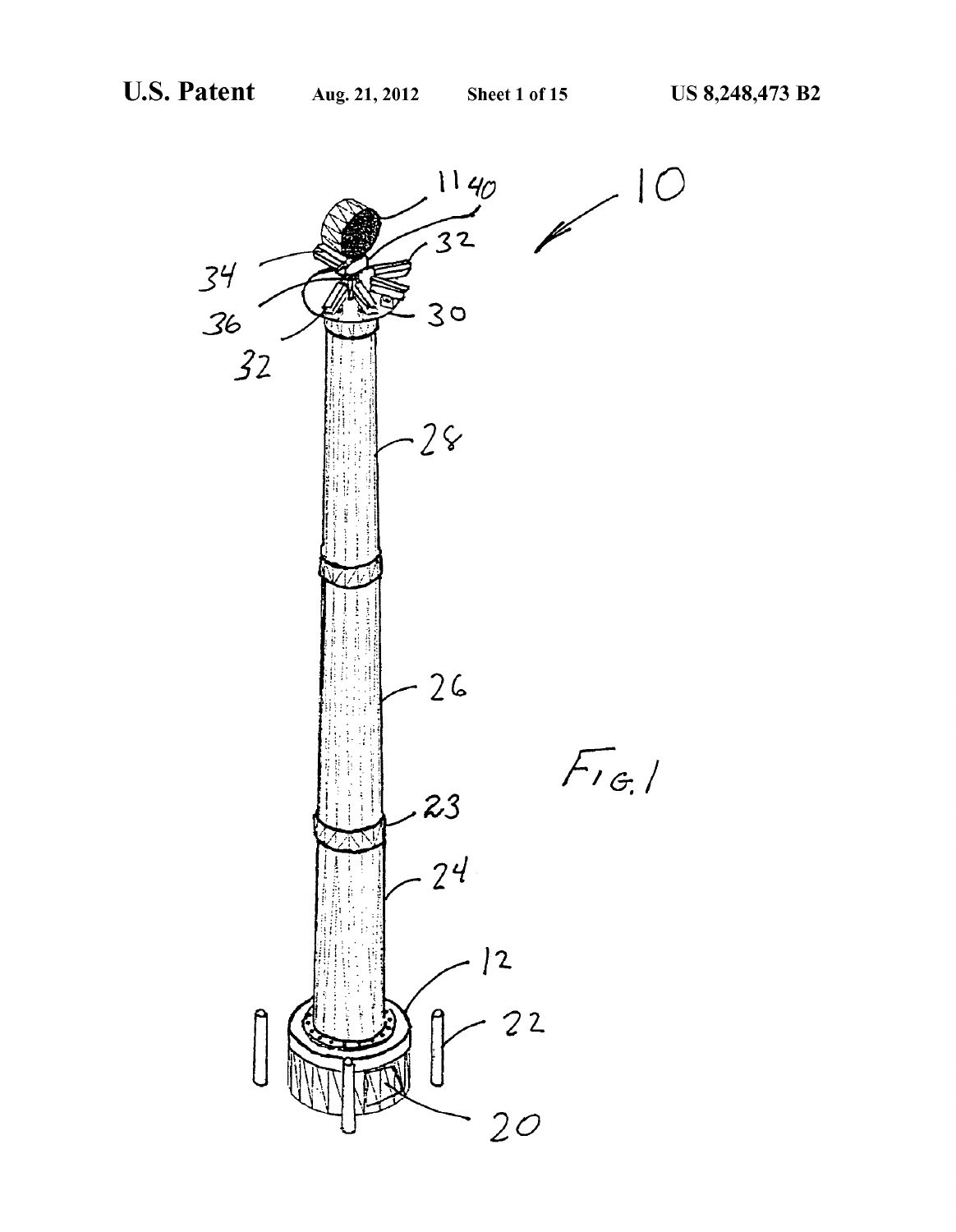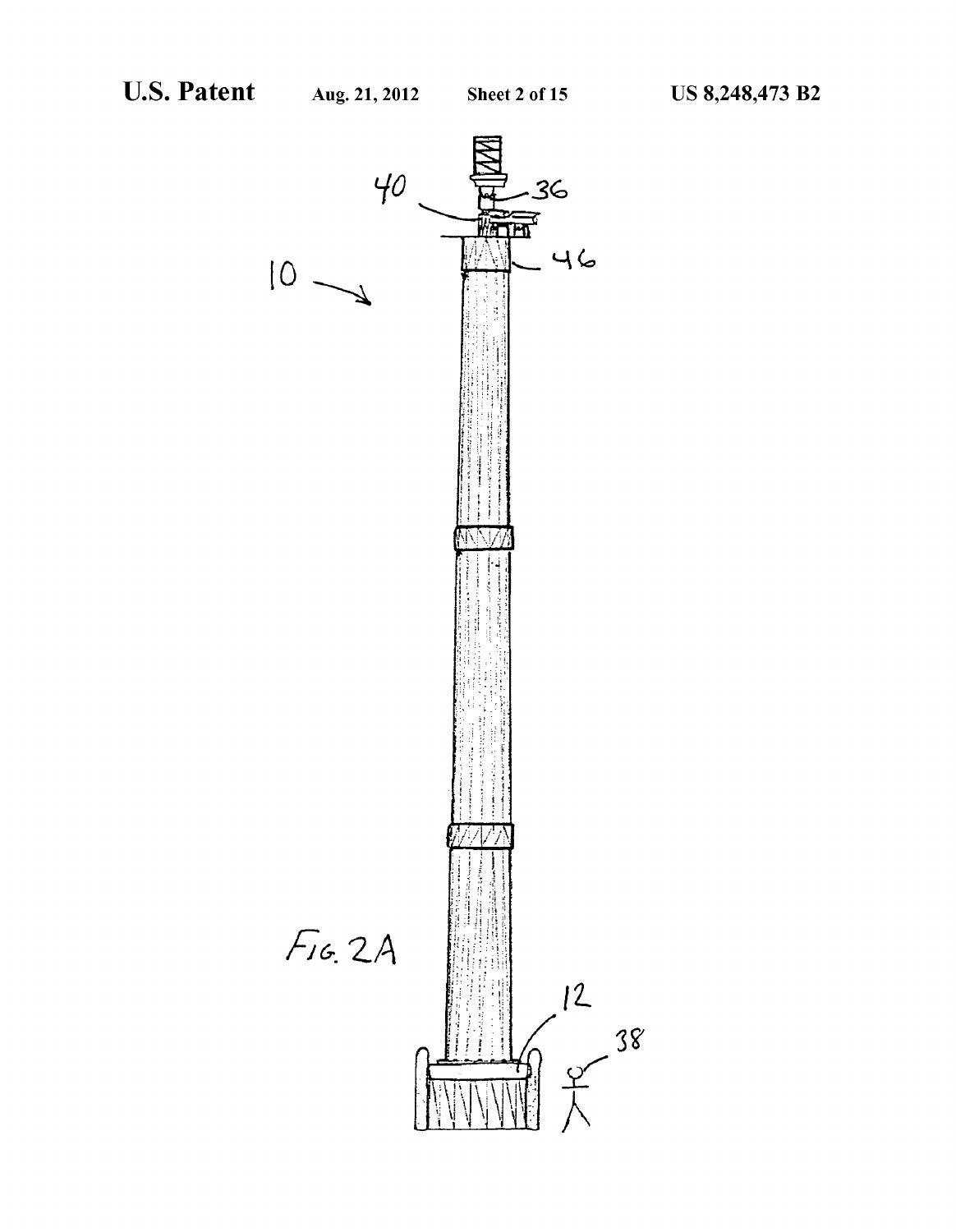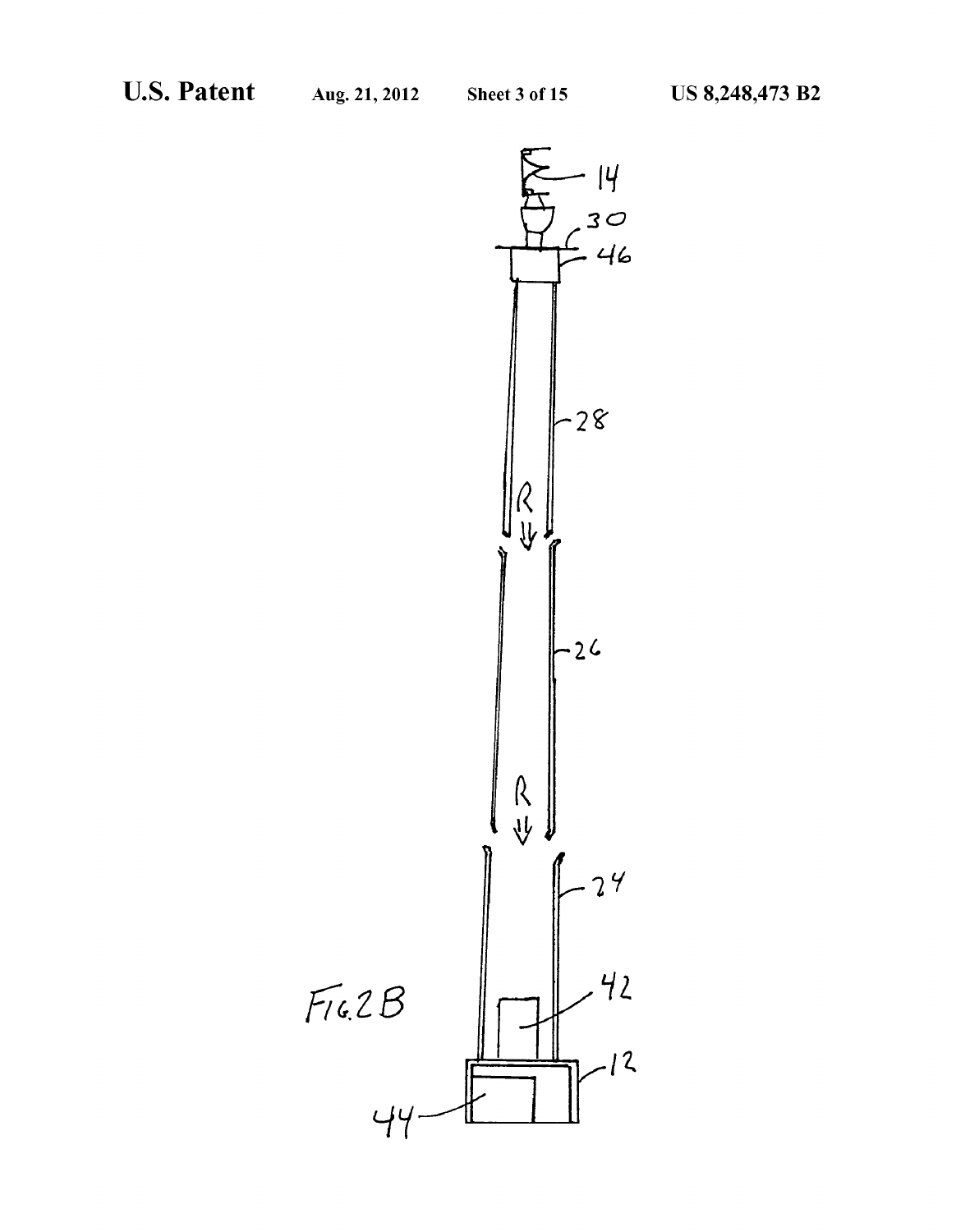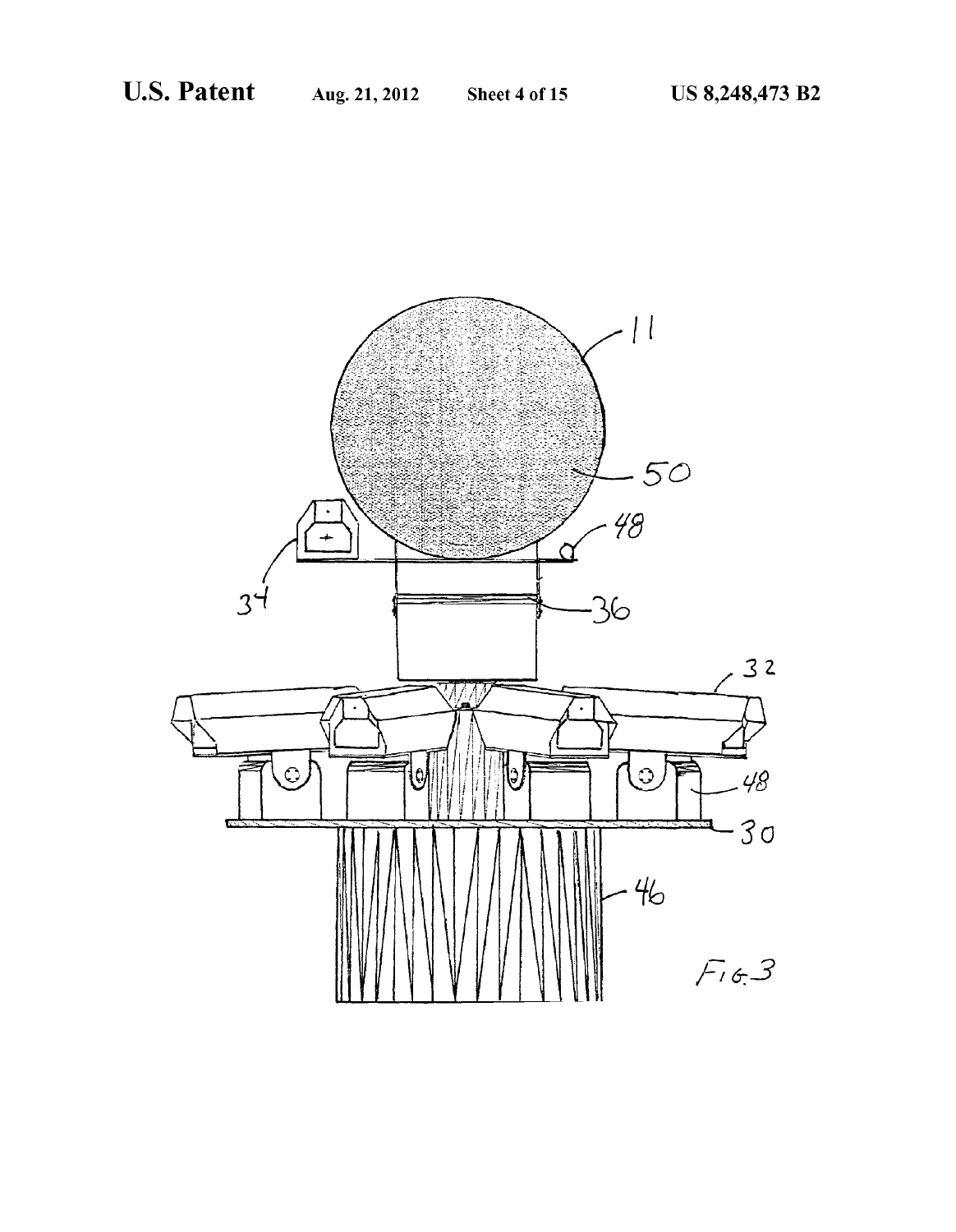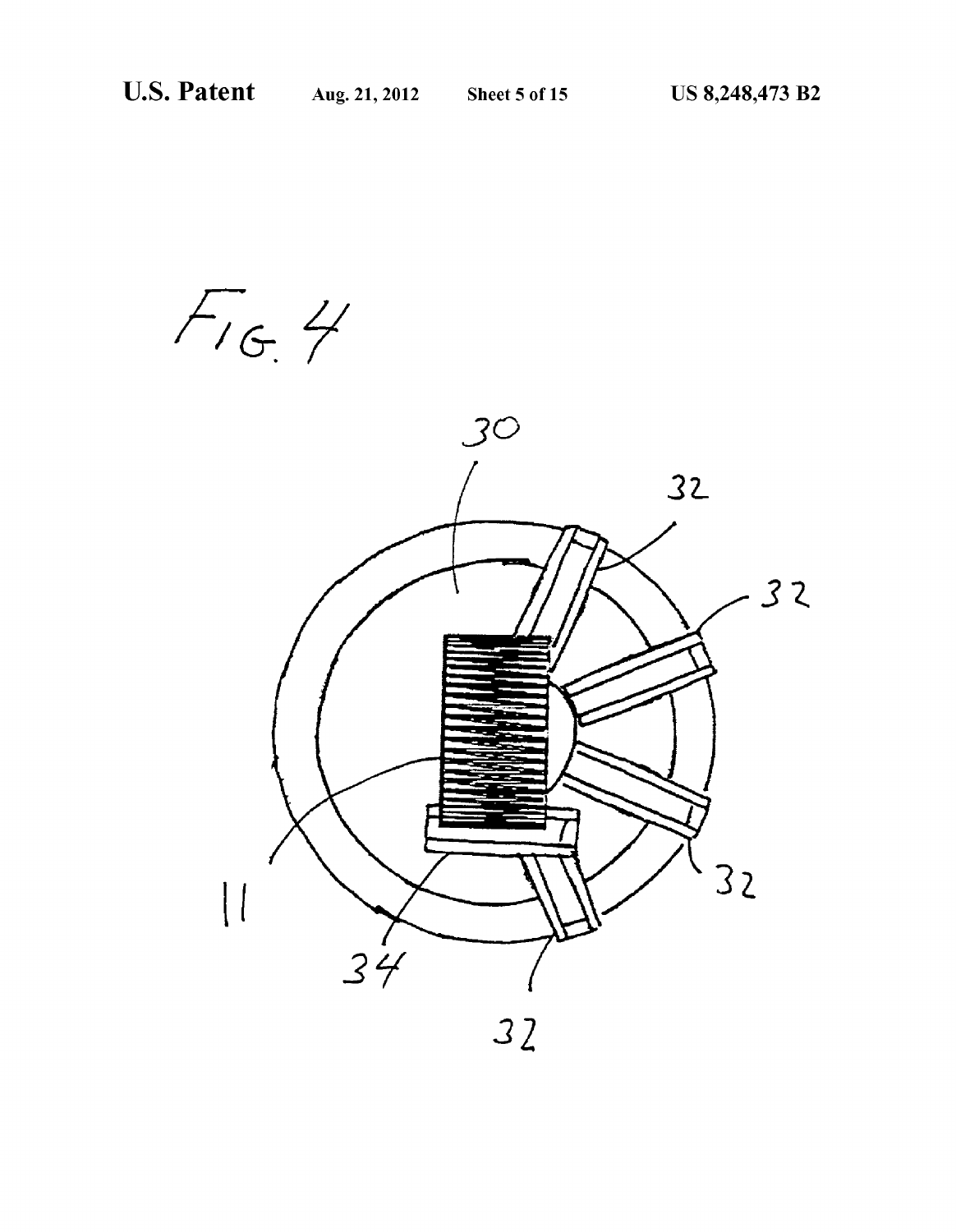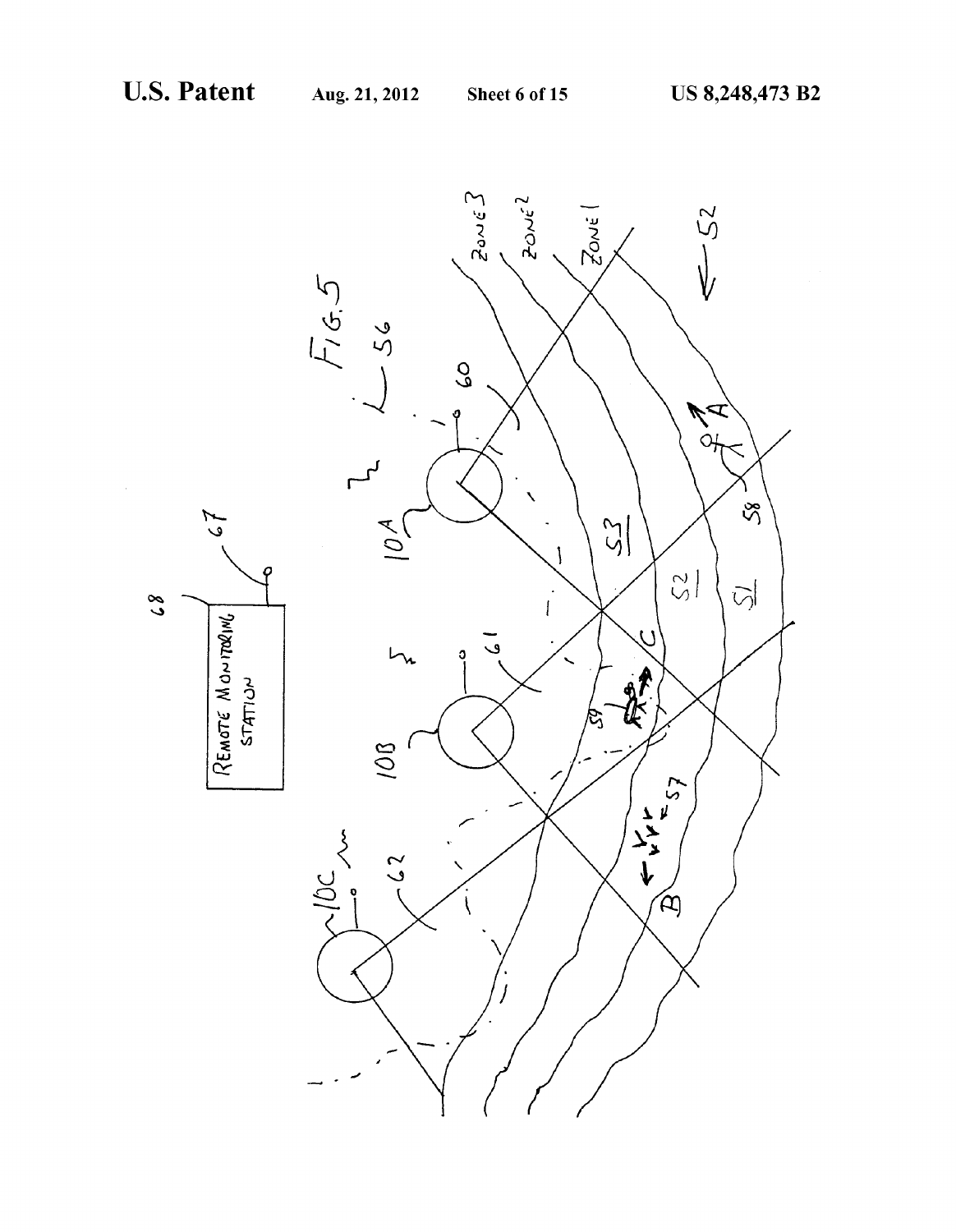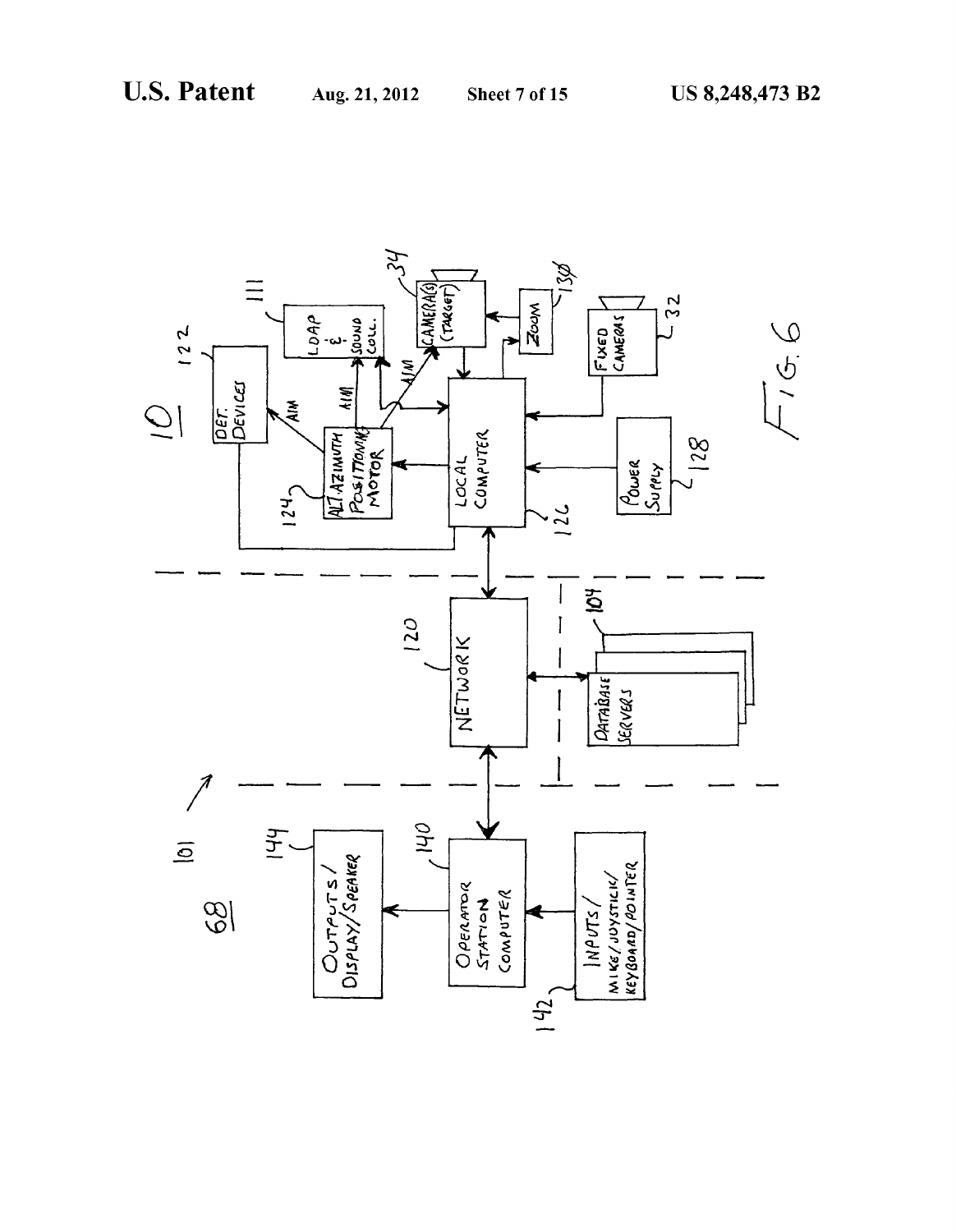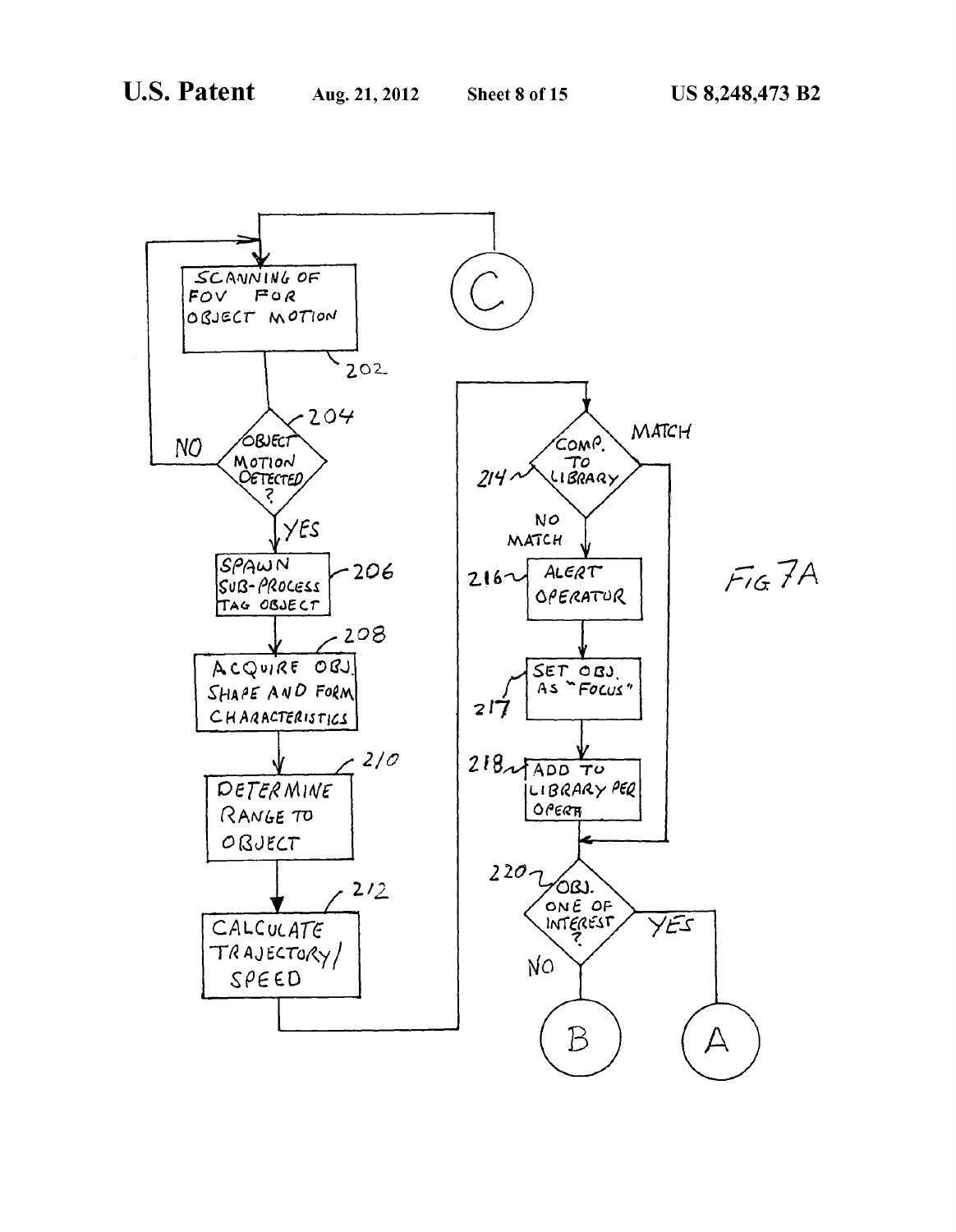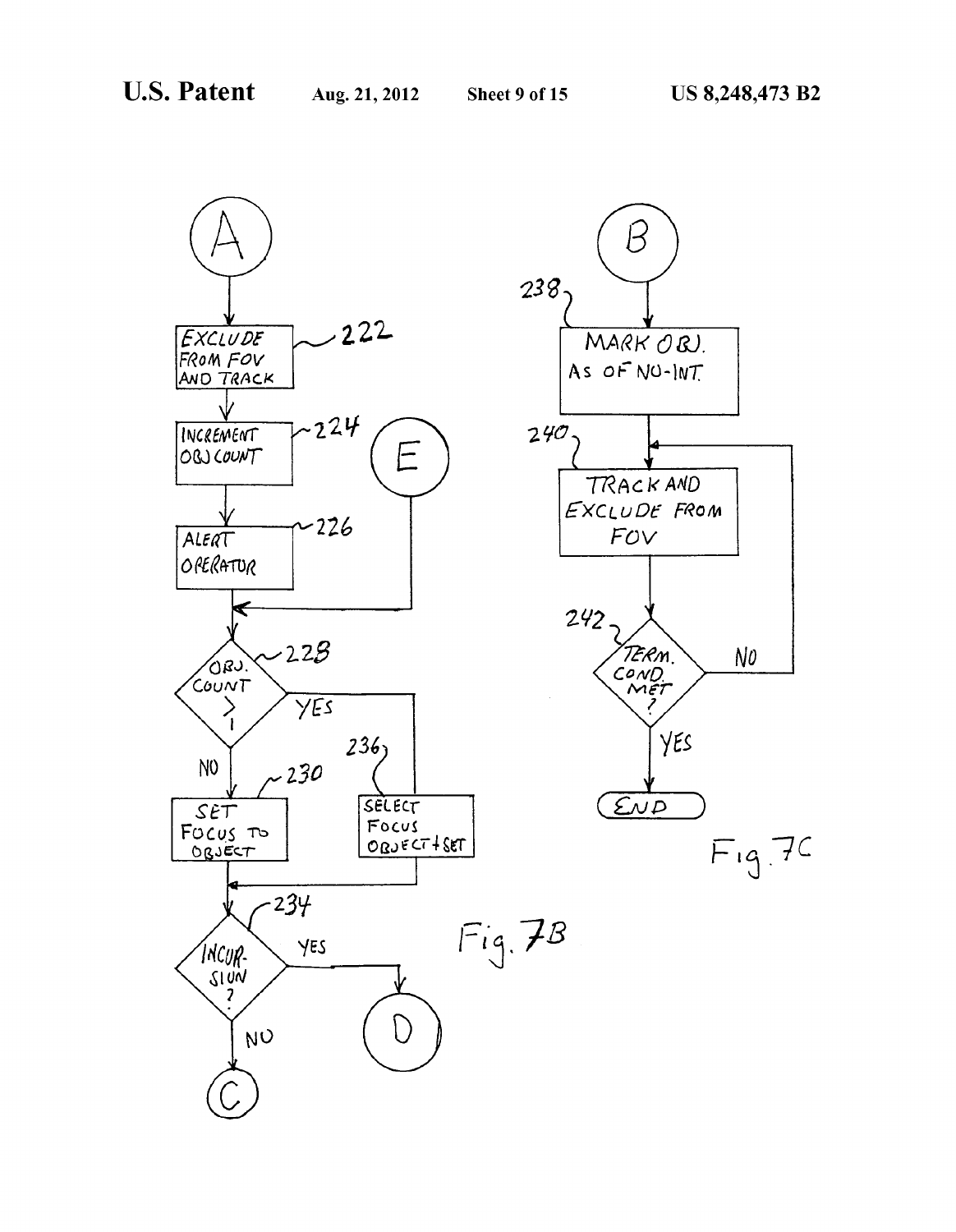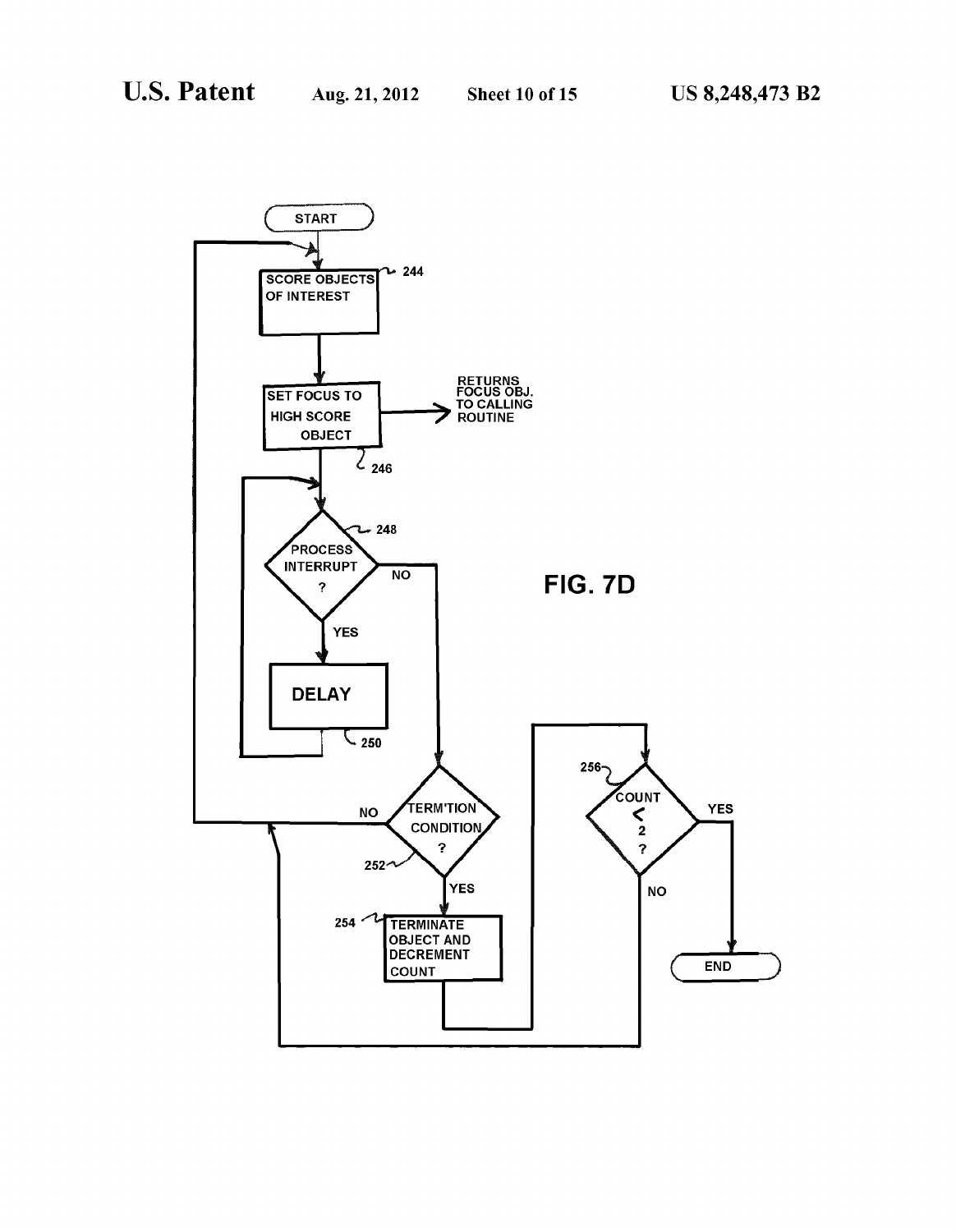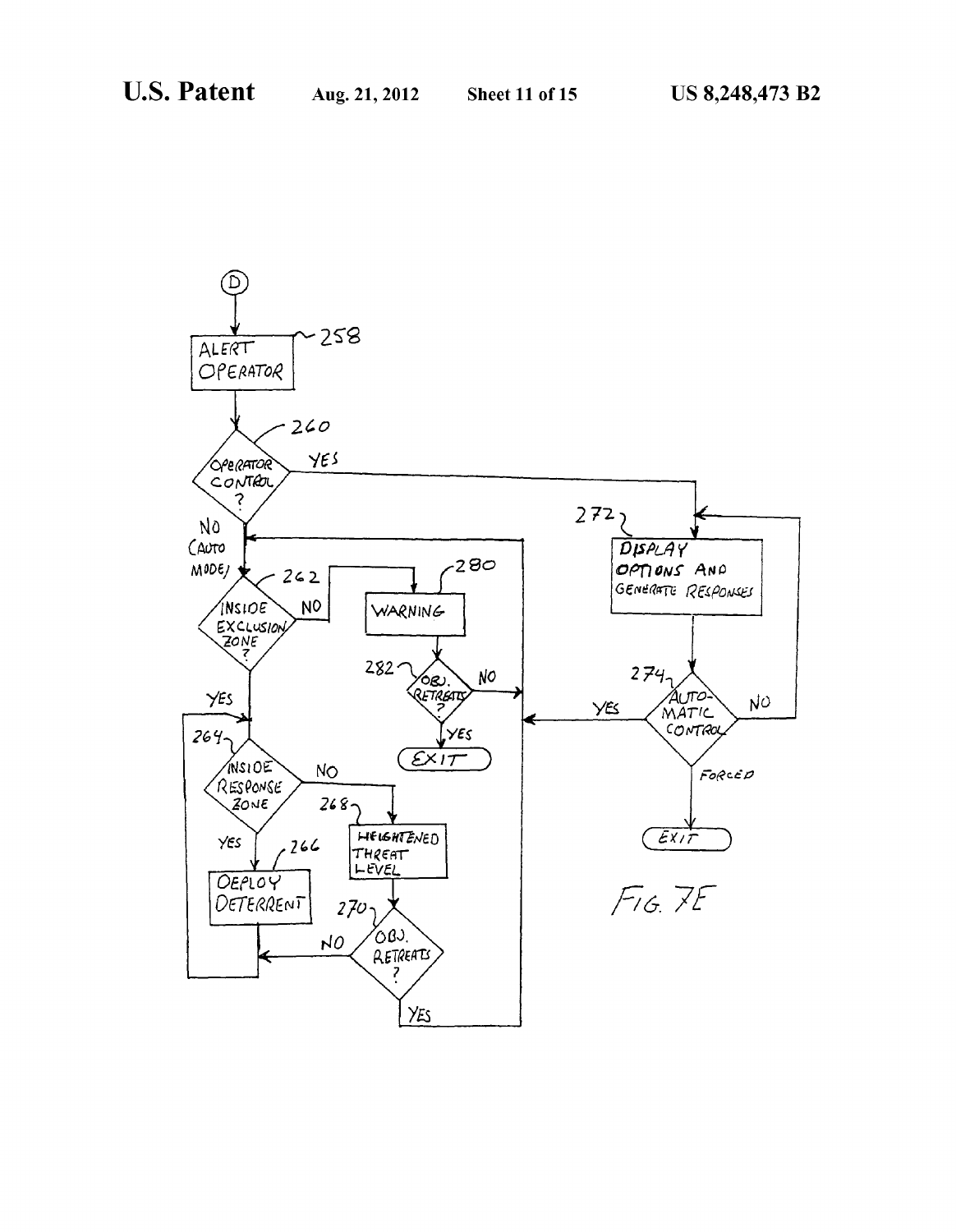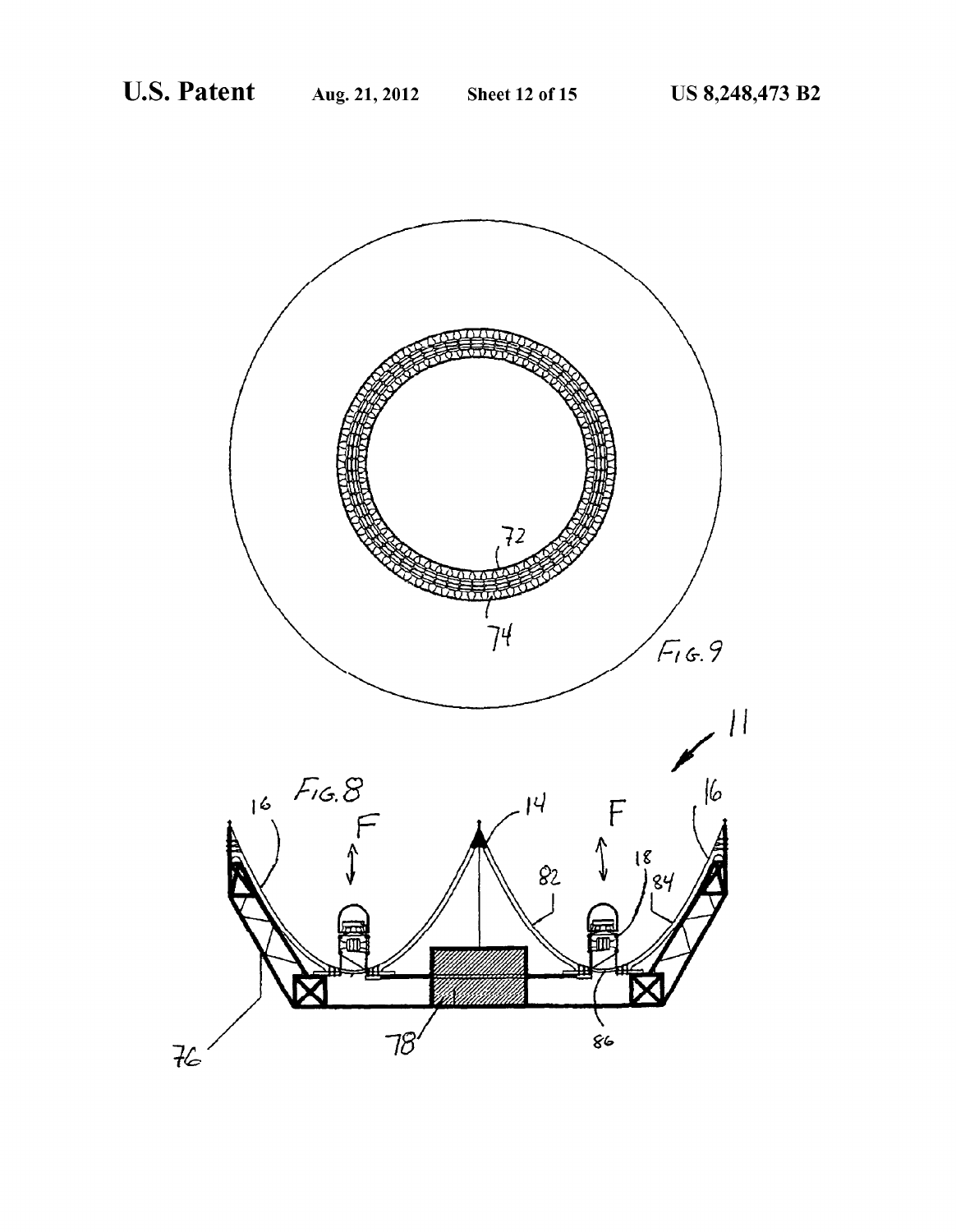

 $200$ 

 $Fix.$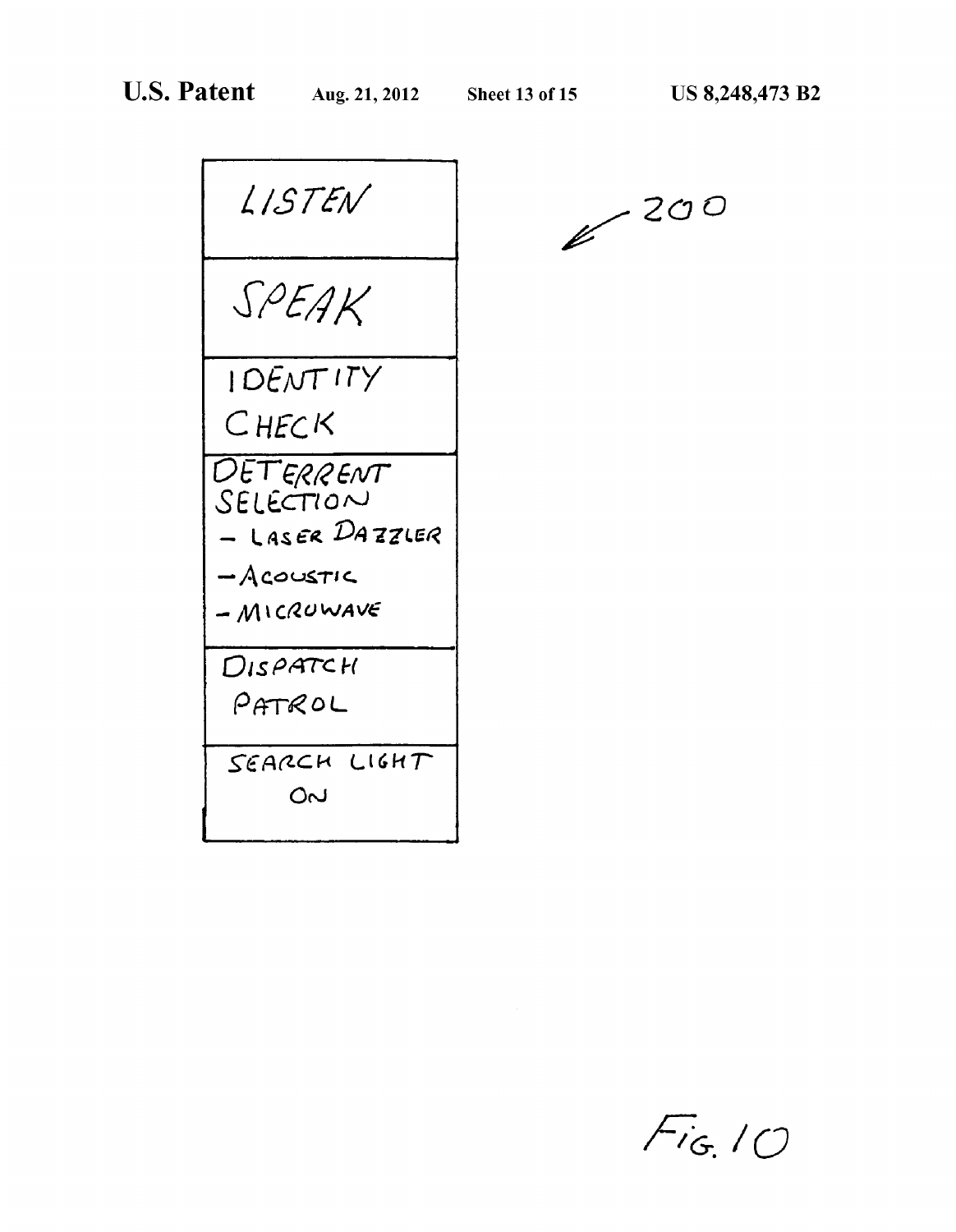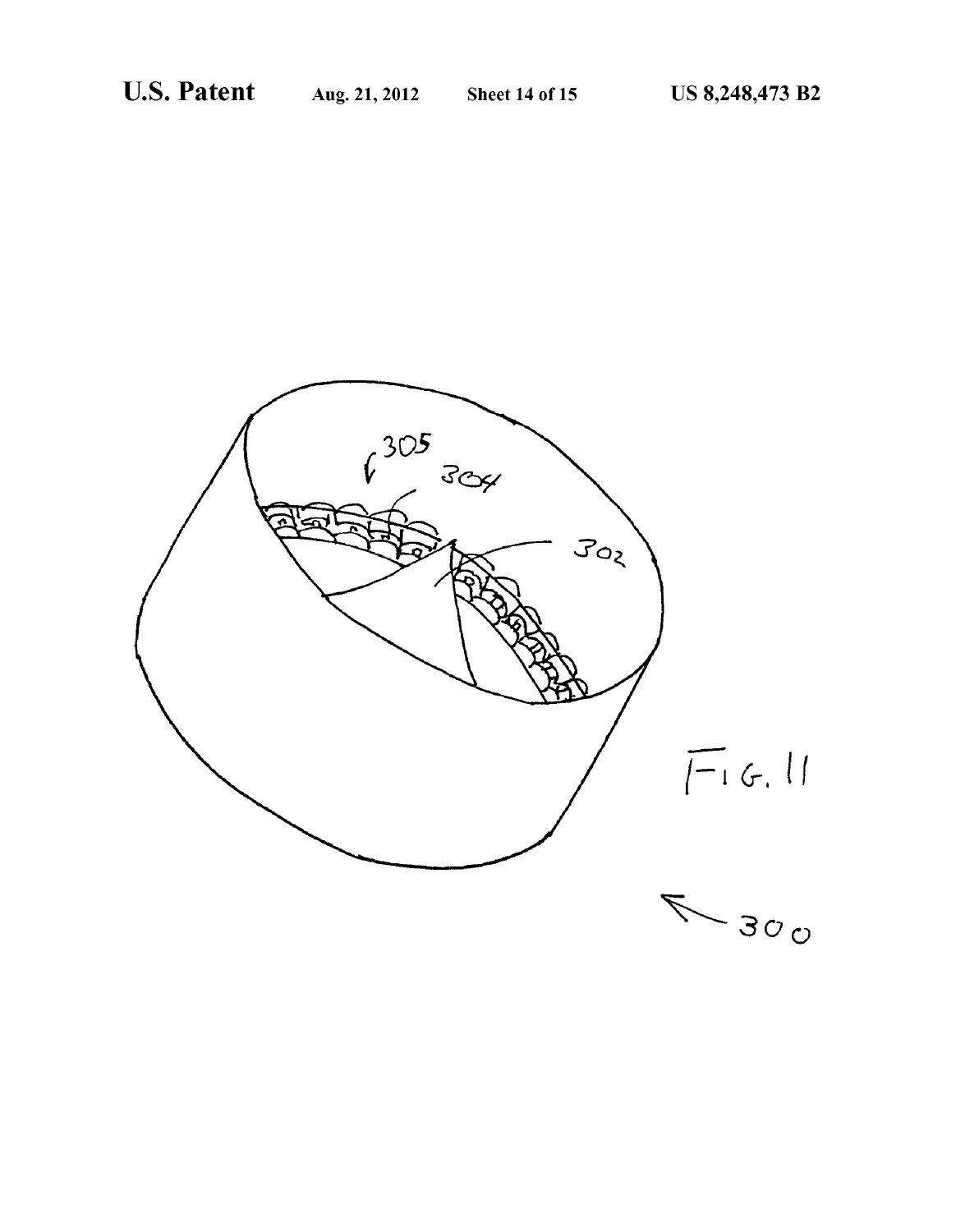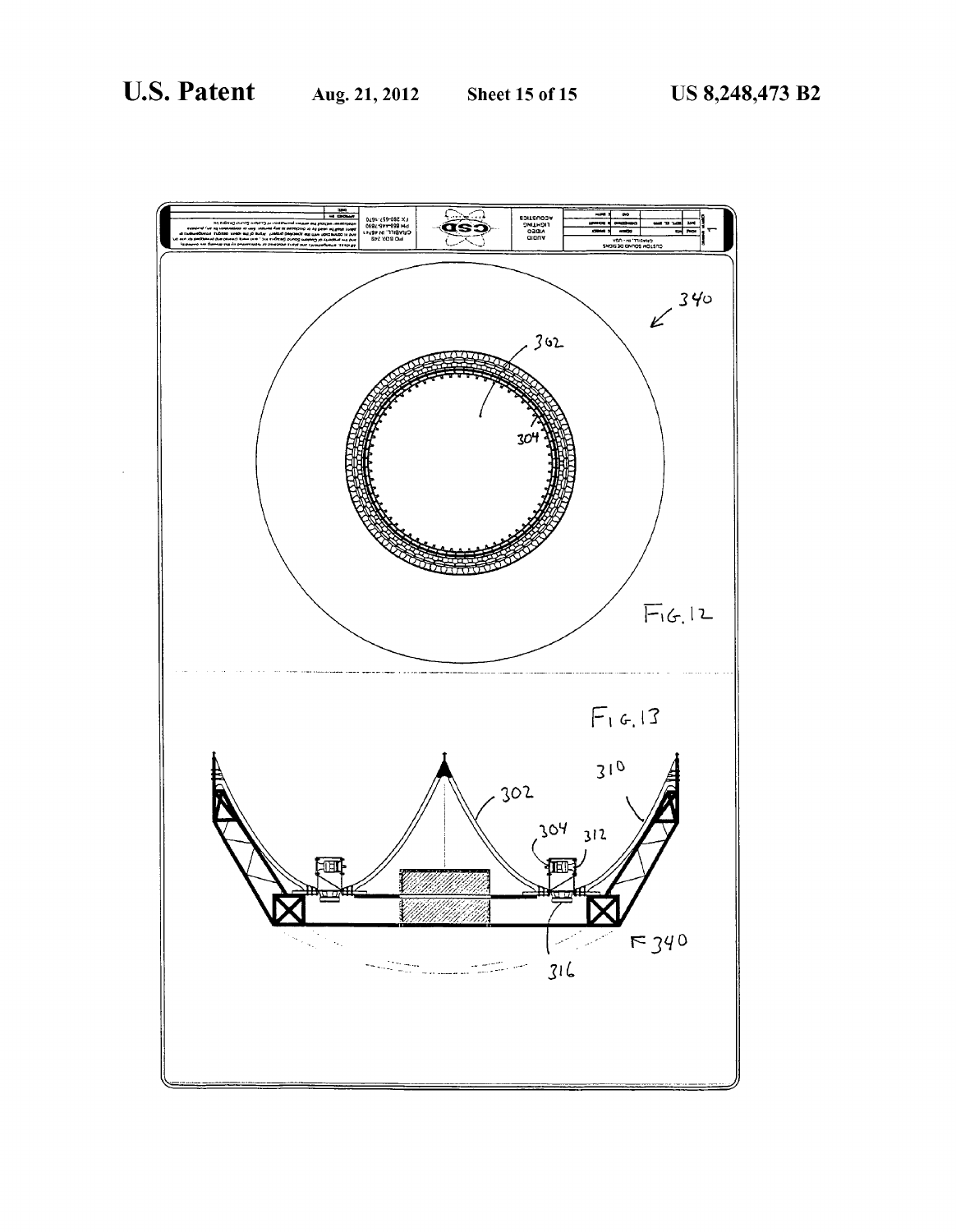10

 $\overline{\mathbf{S}}$ 

35

#### ROBOTIC SENTRY WITH LOW DISPERSION ACOUSTIC PROJECTOR

#### BACKGROUND OF THE INVENTION

1. Technical Field cifically directed to a robust, outdoor automated sentry equipped both for monitoring an area and for challenging unauthorized entry to the area under surveillance.

2. Description of the Problem

Unmanned, wide area video monitoring for perimeter or boundary control has become steadily more common in recent years as cameras and monitor components have declined in price. Data processing and network communica- 15 tion links are capable of handling large quantities of digitized, raw data. Video monitoring can work under both daylight conditions, using the usual visual bandwidth, and under low light conditions using the near infrared spectrum. Techniques for automated identification of regions of an image with a high likelihood of corresponding to an object have been developed. The various techniques of object recognition require associating groups of pixels together as the "object". Once an object has been identified, the object can be charac terized by shape (including a dynamically changing shape as 25 might be produced by a flock of birds), form and expected location. An identified object may be further characterized by trajectory and velocity information. Selected data was characterized in U.S. Pat. No. 6,947.590 as pixel metadata.

While monitoring of an area is well developed, most secu-30 rity systems have relied on directing a human to the locale of methods of repelling intruders has also hampered deployment of automatic or remotely controlled instrumentalities for dis couraging encroachment.

#### SUMMARY OF THE INVENTION

The invention utilizes remotely locatable sentries or watch towers/masts, Supporting monitoring elements operable as 40 of implementing the invention. part of a network of Such sentries or towers for securing a border or perimeter over a wide area. The sentry or watch towers include video monitoring systems combined with non-lethal, Sound-based instrumentalities for discouraging entry into and passage through a secured Zone. Alternative 45 non-lethal measures may include laser dazzlers or microwave devices. Sentries may be mobile or airborne. The towers are fixed positionally and serve as redoubts, intended to limit unauthorized tampering or disabling of Surveillance and other equipment mounted on the tower. The tower also increases 50 the field of coverage of the sensors by raising them well above the surrounding terrain. Local power is provided by conventional, buried power lines if available or by solar cells and batteries or a generator. A computer, located either locally or vides for automatic data capture for archiving and analysis of the images collected by cameras located on the tower which cover a field of view around the tower. Objects passing into or through the field are located and characterized, preferably through the field are located and characterized, preferably using algorithms now known in the field such as trajectory 60 algorithms which match trajectory behavior with identifica tion of the object. It is anticipated that the system will be calibrated for the detection of human infiltrators, but the system could readily be applied to animal control. An acous tic projector is installed on an altazimuth mount allowing it to 65 be aimed under the control of the computer or an operator. Based on the tentative identification and the location of the located remotely and accessed over a network data link pro-55

2

object, an automated message may be broadcast over the projector targeted on the object. Under automatic operation or operator control the acoustic projector may be used to hit the object with discomforting sound beams or microwave radia tion in order to discourage further penetration of the zone into the secured area. Communication between the tower and the operator is over a bidirectional communication link between the computer and the operator station. The acoustic projector may include acoustic sensors allowing use of the acoustic projector as a listening device both to aid in automatic iden tification of a target, to allow automatic or operator commu nication, and even to allow dialogue with the target. The ability to eavesdrop on conversations between people moving through the field of view may allow an operator to obtain information useful to effective dialogue.

Additional effects, features and advantages will be apparent in the written description that follows.

#### BRIEF DESCRIPTION OF THE DRAWINGS

The novel features believed characteristic of the invention are set forth in the appended claims. The invention itself however, as well as a preferred mode of use, further objects and advantages thereof, will best be understood by reference to the following detailed description of an illustrative embodiment when read in conjunction with the accompanying drawings, wherein:

FIG. 1 is a perspective view of a watchtower for the inven tion.

FIG. 2 is an elevation view of the watchtower of FIG. 1.

FIG. 3 is a front elevation of a camera stand and low dispersion, sound collector/projector used to implement monitoring and control features of the invention and located at the top of the watchtower of FIG. 1.

FIG. 4 is a top plan view of the camera stand of FIG. 3.

FIG. 5 is a map illustrating fields of view for a series of watchtowers.

FIG. 6 is a block diagram of the system of the invention. FIGS. 7A-E are high level flow charts illustrating a method

FIG. 8 is a cross-sectional view of a low dispersion, focus ing sound collector and projector used with the invention.

FIG.9 is a front elevation of the projector of FIG. 8.

FIG.  $10$  is a menu of operator options for manual control of

FIG. 11 is a perspective view of a microwave radiator dish suitable for installation on a top or on a mobile platform used in carrying monitoring elements of the invention.

FIG. 12 is a front plan view of a combination microwave radiator and acoustic energy radiator.

FIG. 13 is a cross sectional view of a combination micro wave radiator and acoustic energy radiator of FIG. 12.

#### DETAILED DESCRIPTION OF THE INVENTION

Referring to FIG. 1 a watchtower 10 used to implement area monitoring and securing is shown. Watchtower 10 is anticipated to be one of plurality of towers disposed at approximately 1 kilometer intervals along a boundary or perimeter of a region to be secured. Watchtower 10 has three major sections, a reinforced base 12, a retractable mast 23 supported on and extending upwardly from the reinforced base 12, and a top 30 located at an elevated location on the retractable mast 23. Top 30 carries the local monitoring equipment, deterrent devices, wireless communication instrumentalities and data processing elements for a broad area security system.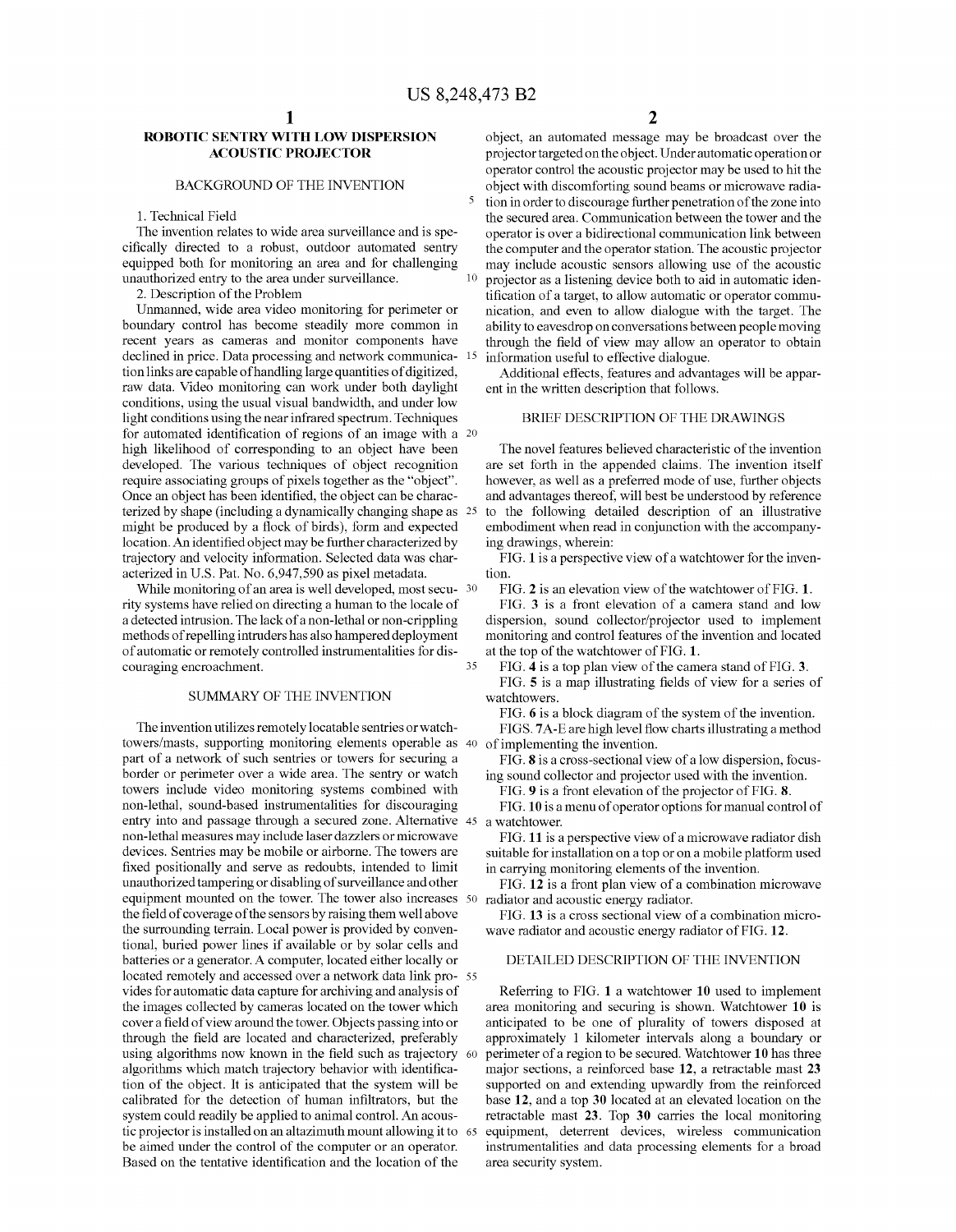Reinforced base 12 has an interior which is accessed through a port 20. Reinforced base 12 may be used to house a power supply such as batteries or a diesel generator. Reinforced base 12 may be further protected by placing bollards 22 around the reinforced base in a protective constellation.

The present invention provides deterrence features which are capable of automatic or manual operation. The deterrence instrumentalities are one or more energy projectors such as energy projector 11 installed on top 30. While in theory energy projector 11 installed on top 30. While in theory various types of "energy" may be projected, the preferred 10 embodiment of the present invention utilizes acoustic energy, and the projector is an acoustic projector Such as described in a copending United States Patent Application for an Acoustic Energy Projection System, appl. No. 1 1/454,914, filed 16 Jun. 2006 by the present inventor, Curt Graber. The 914 15 application is hereby incorporated by reference.

In order to function this system must provide for detection of intruders. Fixed cameras 32 and a movable targeting cam era 34 are the principal tools used to implement monitoring.

Energy projector 11 and targeting camera  $34$  are supported 20 on an altazimuth mount 36 which is in turn supported directly or indirectly from top 30. Directly supported by top 30 are a plurality of fixed cameras 32 arranged to provide coverage of an area adjacent or near to watchtower 10. Top 30 may also carry solar panels (not shown) if such are used as part of the 25 power Supply system, a spotlight (a detection aid, not shown), which would be added to the altazimuth mount 36, a laser dazzler (a deterrent, not shown), a focused microwave projector of millimeter wavelength (as a substitute or a supplement to the Sound projector) and a housing 40 for local data 30 processing and wireless communication equipment. Local data processing and wireless communication equipment may also be located in a mast cap 46 directly below top 30 or within the energy projector 11.

FIGS. 2A-B illustrate possible locations for equipment 35 used with watchtower 10. A power supply 44, such as batter ies or a diesel engine, are located protected in reinforced base 12. Upper and middle mast sections 28, 26 nest in base mast section 24 as indicated by arrow "R". A mast retraction and raising system 42 is located within mast base section 24. 40 Energy projector 11 is preferably an acoustic energy projector base on a cone reflector 14. Representation 38 of an individual illustrates the relative size of an average person against the size of the watchtower 10.

FIGS. 3 and 4 provide more detailed views of the top 30, 45 and the arrangement of equipment on the top. A laser dazzler 48 or spotlight can be positioned on an altazimuth mount 36 as shown. A microwave projector could be located centered in an LDAP projector, substituting for the inner cone 14. Fixed cameras  $32$  are installed on mounts  $48$  which allow for adjust-  $50$ ment on installation to take into account terrain of the area to be covered. Generally four fixed cameras 32 are used to provide a field of view (FOV) with an approximately 180 degree arc around the watchtower. Projector 11 is covered by a screen 50 which obscures the internal arrangement of the 55 projector and thereby renders more difficult any action to render the projector inoperable.

FIG. 5 illustrates border and perimeter control using a network of three watchtowers 10A-C. Watchtowers 10A-C which may be remotely located and which is preferably manned. Watch towers  $10A-C$  have fields of view  $60$ ,  $61$ ,  $62$ , which are illustrated as overlapping, though it is not required that this be so to provide surveillance over an area 52 intrusion into which by a person 58 is supposed to be detected. Area 52 is divided into Zones 51, 52,53, although, depending upon the application, the number of Zones could be increased or have a wireless connection 67 to a monitoring station 68, 60

65

4

decreased. Zone 51 may be termed a warning Zone. A person 58 moving through this Zone along trajectory A might be periodically warned that they were approaching areas to which entry was forbidden them. Typically no direct action would be taken to exclude the person beyond periodic repeti tions of the warning so long as the person did not cross into the next area. Warning frequency might be made dependent upon the degree of penetration into Zone 51. A flock 57 of birds is shown moving through Zone 52 on trajectory B. Data pro cessing equipment could be programmed to recognize flocks as objects not of interest, which would result in no action being taken. A person in the same area would receive height ened warnings in this Zone and ordered to retreat. Zone 53 may be termed an exclusion Zone. Selected objects moving through this area would be subject to exclusion. A four legged animal 59 is shown in the area. If the system were applied to wildlife control around a major park it could be used to monitor movement of a predator, such as a wolf, leaving the park in the direction of agricultural areas, in which case the system could respond with non-lethal deterrent actions as described below. A contour line 56 is illustrated winding its way in and out of area 52. The system can use trajectory analysis as a way of identifying objects and as a way of characterizing objects as being of interest. The physical terrain covered by a given watchtower can, particularly if rugged, affect the trajectory of objects (e.g., relative bearing, acceleration, velocity) moving through the fixed cameras' field of view. Knowledge of local contour may control the selection of the trajectories of interest for watchtower 10C but not 10A, but it is not necessary that the trajectories of interest be determined be preprogrammed. They may be identified by operators based on experience.

Hardware support for the present invention can be configured in a variety of ways. FIG. 6 is a high level block diagram of an illustrative arrangement of a system 101 providing for such hardware support. A watchtower 10 may be equipped with a local computer 126 which receives power from a local, or secure commercial, power Source 128. Local computer 126 generates control signals for altazimuth positioning motors 124 which allow deterrent devices 122, the low dispersion acoustic projector and sound collector (LDAP) 111 and the targeting camera 34 to be aimed. Control outputs to the deter-<br>rent devices and loudspeakers used for acoustic energy projection are applied by the local computer to deterrent devices 122 and LDAP 111. Sound collected by LDAP 111 micro phones is in turn applied to local computer 126 as is the video signal generated by targeting camera 34. The targeting cam era 34 has a telescopic Zoom 130 under the automatic control of local computer 126. The remote operator may direct responses of the local computer 126 to the extent permitted by programming. Fixed cameras 32 also provide video signals to local computer 126. The video data may be archived locally or on a database server. As will be understood by those skilled in the art all signals are subject to digital signal processing before application to the local computer 126.

It is anticipated that one human operator will be assigned groups of adjacent watchtowers 10. Such operators can be located remotely at an operator station 68 equipped with an operator station computer 140 and appropriate input and out-<br>put devices 142, 144 allowing the operator to monitor anything picked up by the cameras and sound collecting system of a watchtower or sentry and to exercise control over the deterrent devices  $122$  such as the LDAP 111 acoustic energy projector. Inputs 142 will naturally include a pointing device and a keyboard, but will preferably include a microphone for generating audio messages to be transmitted by the LDAP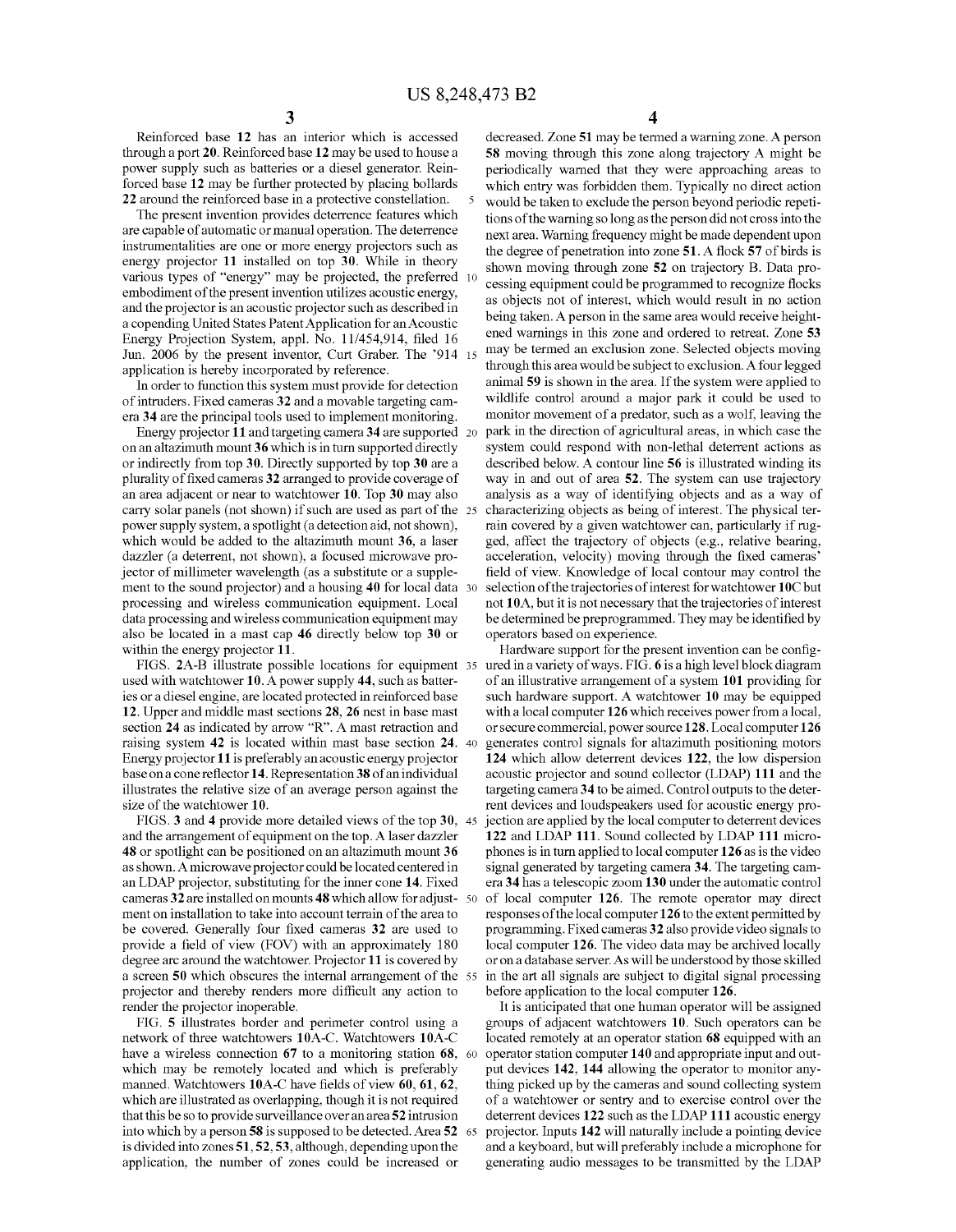111 and may also include a joystick for aiming the systems supported on the altazimuth mount and for control of the zoom 130 feature.

System 101 provides a network to connect the local computers 126 of a group of watchtowers 10 to the operator 5 station 68. Network 120 is illustrated as providing access to database servers 104, which may be located at the operator station 68, or dispersed among various agencies of the institution charged with control of the system. Database servers 104 may include object identification characteristics support- $10$ ing the automatic determination by particular watch towers 10 that an object entering the field of view (FOV) of fixed cameras 32 is an object of interest. Database servers 104 may provide facial and voice recognition systems allowing instant identification of known individuals entering an area. Other 15 databases 104 might include one of criminal records, etc., as well as object qualification criteria.

Referring now to FIGS. 7A-E, implementation of the system is exemplified by relation of the functions carried out by system 101 to a flow chart. System 101, and more particularly 20 a given watchtower 10 within system 101, normally operates in an automatic mode until detection of an event which triggers an alarm for an operator. Essentially fixed cameras generate of an image for a field of view which is scanned for motion of objects within the FOV (step 202). As long as 25 interest (step 238) is considered. Such an object is excluded object motion is not detected (step 204, the NO branch) the routine cycles through the object and motion detection operations without spawning of a sub-process. Once motion of an object is detected (illustrated as the YES branch from step 204), a sub-process is spawned and the object tagged (step 30 206). The detection of "object motion" may appear to assume that an object is identified before its motion can be detected, however, motion of an object may be inferred from value changes of a group of localized pixels before "object" identification has occurred. Thus step 204 can be taken as simul- 35 taneous qualification of changing pixel values used for both object and motion detection.

It is intended that system 101 provide a tentative identification of objects, first by associating groups of pixels in the image with one another as an object based on pixel data and 40 metadata than characterization of the object by shape, size, form, and trajectory. Steps 208, 210 and 212 refer to characterization and identification of the object. Information accumulated about an object includes its shape, form, size (from range) and its trajectory. All of these object characteristics 45 may be compared to a library of objects previously determined to be of possible interest. Because terrain effects can alter measurable characteristics of images of physically like objects, such as typical trajectories, databases of objects may be limited to a locale, even if stored on a remote server. The 50 characteristics should be defined as ranges to avoid generation of an overly large database.

Development of the object database for a locale is expected to be heuristic. That is, there will initially be few objects in the database, and objects will be qualified based on operator 55 input. Accordingly, step 214 provides for comparison to the library of an object for which data and metadata has been generated. If no match is generated step 216 is executed to alert an operator and the object is made the current focus of the local watchtower(s) which have it "in sight", that is the  $\omega$ targeting camera 34 is used to track the unidentified object. At step 218 the object is identified as being either "of interest" or "not of interest". Next, at step 220 the routine branches between objects of interest and those not of interest. Objects that were identified at step 214 are also handled at step 220. 65 Objects of interest follow A to FIG. 7B. Other objects result in the subprocess following B to FIG. 7C.

6

Objects, once identified, can be considered as logically separate from the field of view as indicated at step 222. It is possible that more than one object of interest is moving through the field of view, so a count is kept of the number of objects at step 224. One reason for this is that, as the system is presently configured, only one targeting camera 34 is provided per tower, though it would be possible to provide more than one. At step 226 an operator is notified of the detection of an object of interest, as well as the location. If the object count is greater than one, and only one targeting camera is available it is necessary to set (and repeatedly reset) one object as the current focus which the targeting camera will track. Thus at step 228, if the count is not greater than one, the focus is set to the only current object of interest in the field of view (step) 230). If the object of interest count is greater than one a focus object must be selected following the YES branch from step 228. At step 236 a subroutine to select the focus is called, and, after a focus has been returned, or set at step 230, the process moves on to step 234 to determine if a focus object has made an incursion into a surveillance or exclusion area. If No incursion is detected path "C" is followed from step 234. If an incursion has been detected the YES branch is followed from step 234 to step "D".

Turning to FIG. 7C, processing of a object which is not of from the field of view at step 240 until the conditions for terminating the subprocess, such as prolonged non-movement, or long repeated cyclic movement (such as a tree blowing in the wind), cause a time out at step 242.

The process of FIG. 7D represents the process called at step 236 to determine a focus from a plurality of objects of interest. At step 244 the individual objects are scored by selected criteria, such as proximity to the area under control, or, if trajectory considerations are used, estimated time until the object will clear the zone under surveillance in the direction of an area which the object is to excluded from. The focus is set to the highest scoring object, which is returned to the calling process. The process of FIG. 7D continues as a background process. Following step 246 step 248 is executed to determine if the process has been interrupted by operator action. If yes a delay loop (step 250) is entered along the NO branch from step 248. If not the NO branch is followed to step 252 to execute the object termination conditions. If all objects remain viable the NO branch is followed from step 252 to step 244 and to rescore of the objects of interest. If an object has met the termination conditions, the YES branch is followed to step 254 to terminate the object and decrement the count of objects. At step 256 it is determined if a plurality of objects of interest remain in the field of view, and if so, the process loops back to rescore the surviving objects. If the count is less than two the subprocess is terminated until recalled.

FIG. 7E reflects the handling of movement of objects of interest into and through the various zones of FIG. 6. These steps follow after detection of an incursion in step 234. At step 258 the remote operator is alerted. The operator may intervene at any time (indeed no alert is required), however, operator assumption of control is reflected by a decision box at step 260. The NO branch from step 260 reflects the operator leaving the system on automatic mode. The process of the FIG. 7E is entered only after an incursion into at least zone 1 (or the least restrictive zone). Therefore it is only necessary to determine if the object has progressed into zones 2 or 3, or retreated.

At step 262 the range to the object is taken. This may be accomplished in a number of ways, for example, if an object is in an area of two intersecting fields to view relative bearings from two towers may be taken to obtain a range by triangu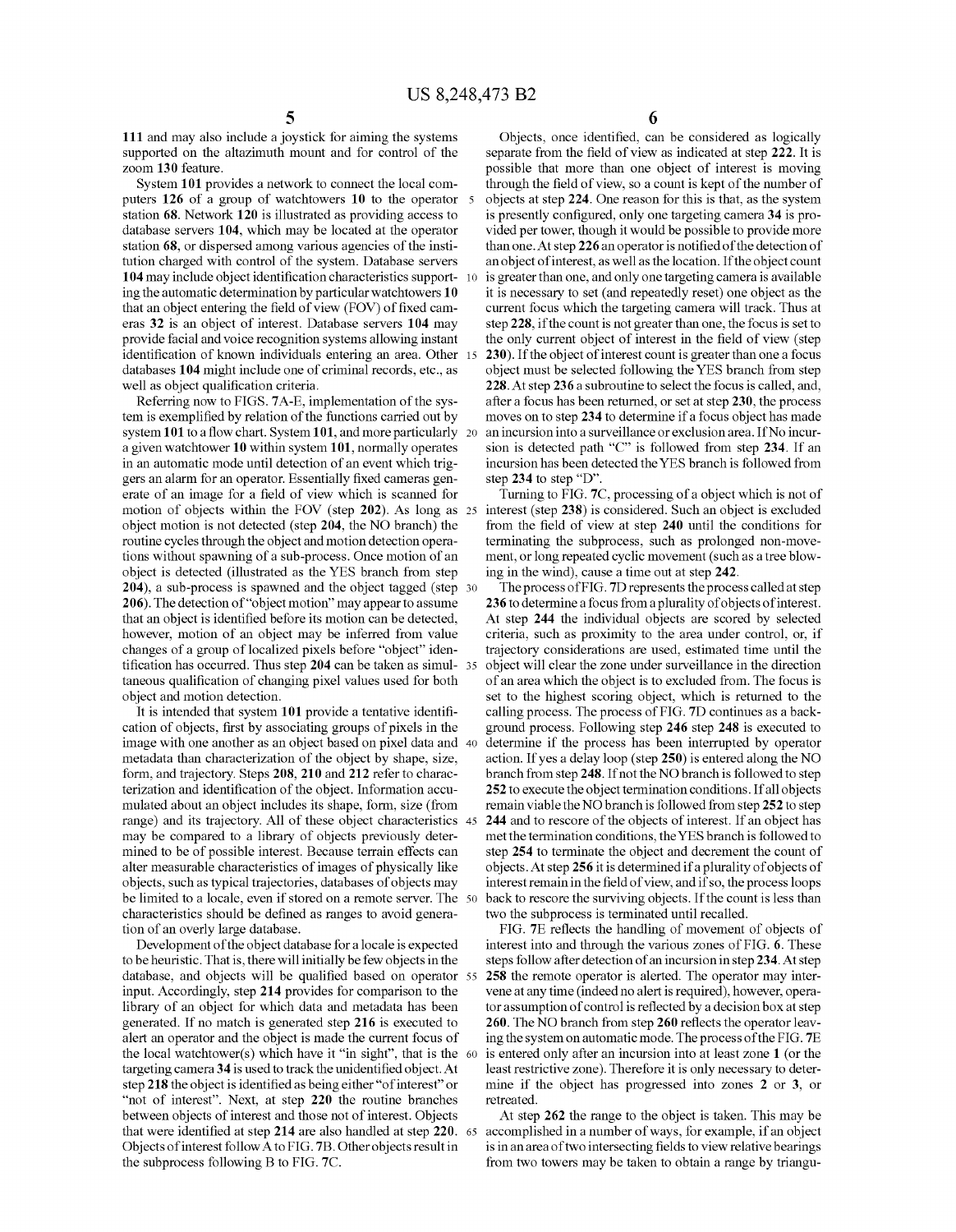lation. More typically a laser range finder, a radar system or an echo location system mounted on the altazimuth mount is employed. Range markers may even be placed in the field of view. Once a range is taken it can be determined if the object of interest is inside the exclusion zone or not. If not, the NO 5 branch is taken and a warning issued at step 280. After a delay another range to the object of interest is taken to determine if the object has retreated outside of the warning zone (step 282). If Yes the process can be exited. If No, the process returns to step 262 to determine if the exclusion zone has been 10 entered. Once the exclusion threshold is crossed and the YES branch followed from step 262 it is determined if the object has crossed into the response zone. If NOT, the NO branch is followed from step 264 to step 268 and the threat level is raised to reflect the increased threat level represented by the 15 object. Automatic responses at this point may include the projection of uncomfortable sound or microwave radiation toward the target or use of a laser dazzler. Following use of the deterrent appropriate to the level of incursion, it is determined if the object has retreated at step 270. If YES, the process 20 returns to step 262 to determine if the object continues to retreat. If the object does not retreat the process loops back to step 264 to determine if penetration of the area progresses. If YES, step 266 follows step 264 because the object has moved into a response zone and the highest level deterrent is 25 deployed.

Returning now to the circumstance where an operator assumes control along the YES branch from step 260. Step 272 simply notes that options are displayed to the operator and responses taken as the operator instructs. Step 274 fol-30 lowing step 272 reflects return to automatic control, either by the operator forcing the system not to follow a target or back into the automatic response mode.

Referring to FIGS. 8 and 9 an acoustic radiator and collector incorporates a reflector with an inner cone surface and an 35 outer annular reflecting surface suitable for use in the system of the present invention. The particular configuration is by way of example only, and it is not the only such system which could be used. However, the use of an inner cone reflector is favored because, conventionally, sound focusing system are 40 based on a simple concave dish with the transducer element mounted centered in the dish. Such systems are more vulnerable to damage by gunfire than the present system. The cone reflecting system allows more acoustic energy to be input into the system. The inner reflecting surface 82 is provided by the 45 cone reflector 14, which is preserved from the first embodiment of the invention. A second, outer reflecting surface 84 is provided by a forward concave annular ring 16. Outer reflecting surface 84 is preferably parabolic in its sections, but differs from a conventional parabolic dish in that the bases of 50 the parabolic sections to not meet at a single point in the base of the dish, but instead surround an annular gap in which cone reflector 14 may be placed. Outer reflective curve 84 can be fitted to curves other than parabolic curves. A radial speaker/ microphone housing 18 is located centered under the inner 55 cone 14. The housing 18 may be moved in and out (double headed arrow F) parallel to the radiating axis of the system to change the range to its focal point forward from the dish. Outer ring 74 is an array of microphones for collecting sound. Where the system is used for controlling the movement of 60 people across a border it is believed that it could be used to eavesdrop on people at great distances, and an operator could then listen to any conversation, possibly to the extent of learning the identity of the people, or at least the names they are using among themselves. The operator could then use the 65 system literally to talk to the individuals on a first name basis. If only an inner cone is used, microphones may be inter-

spersed with the transducers. Housing 78 tucked under the cone 14 is used to house system electronics.

A radiator/collector used in the present system may take many forms, but that illustrated here has several advanages. Where more than one reflecting surface is used the radiant axes of the surfaces are coincident.

FIG. 10 reflects a menu of options which may selected from by an operator. As mentioned already the system can allow the operator to eavesdrop (listen) or speak. He/she can select identity checks, including criminal records if available. The deterrent systems available can be displayed. Any other options available may be shown. For example, a system including GPS on response vehicles may be able to display response times. Search lights may be made available, etc. As will now be apparent to those skilled in the art, video cameras may be provided in infrared as well as visible light. The system may be automatically programmed to direct a variety of irritating sounds or microwave radiation toward an intruder.

Microwave projectors have been proposed which operate in a frequency range where the microwave radiation causes a burning sensation to an animal exposed thereto without actual tissue damage. A microwave projector 300 may be built based on similar collecting principals proposed for the acoustic projectors which the preferred energy projection device used here. An example of such a system in shown in FIG. 11, where a microwave projector 300 is constructed based on a ring 305 of microwave generators 304, oriented inwardly to direct energy against a central spike 302 for common reflection forward from the spike along a projection axis.

Referring to FIGS. 12 and 13, a microwave projector 300 may be combined with an acoustic projector as a mixed energy type projector 340. The ring of microwave generators 304 are located in an inwardly oriented ring backed up against a plurality of outwardly oriented acoustic projectors 312 which direct sound energy into a conic section ring 310 for projection on the same axis as the microwave energy. Base units 316 are placed under the rings of microwave generators 304 and acoustic projectors 312.

The present invention provides a readily deployable surveillance and intrusion deterrence system. While operable in an automatic mode, it allows human intervention to tailor its response to fit the situation on the ground.

While the invention is shown in only a few of its forms, it is not thus limited but is susceptible to various changes and modifications without departing from the spirit and scope of the invention.

What is claimed is:

1. A sentry system comprising:

a remote operator station;

- a plurality of watchtowers and communication channels connecting the plurality of watchtowers to the remote operator station;
- a plurality of fixed cameras including at least one fixed camera located on each of the plurality of watchtowers to cover a local field of view in areas proximate to each of the plurality of watchtowers and to capture successive video images of the local field of view;
- a local data processor for the fixed cameras or cameras for each of the plurality of watchtowers including a video signal processor for processing the successive video images to detect objects within its local field of view;
- means for qualifying detected objects for tracking from the successive video images;